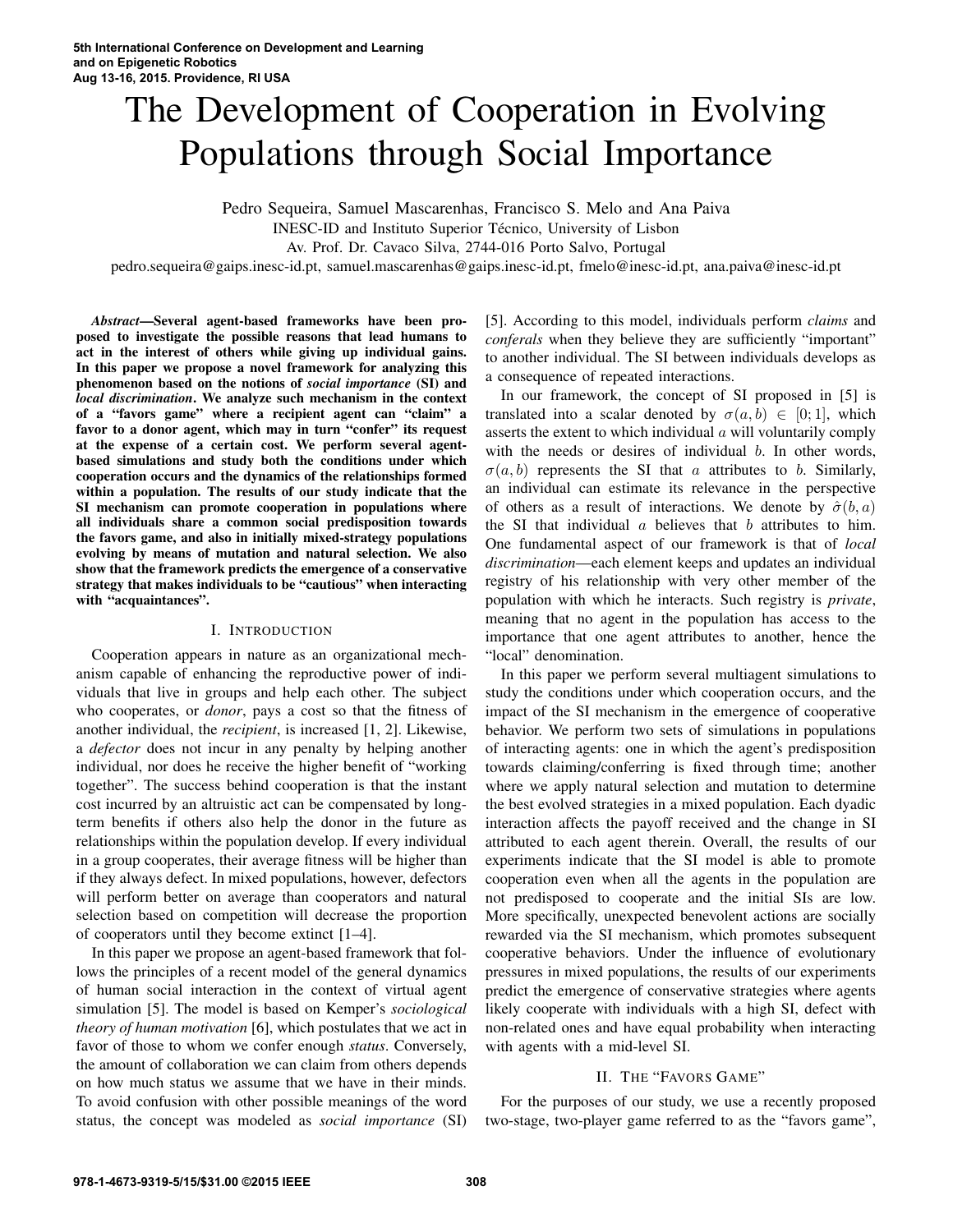detailed in [7], which we now summarize.

## *A. Game Payoffs*

The game involves the exchange of work favors, where an individual playing the role of *claimer* chooses whether to ask another individual, playing the role of *conferrer*, to help him perform some work that needs to be done. Working together will incur in some cost, denoted by  $c_t$ , in which case the claimer receives the benefit of the work, denoted by  $b_t$ . If the conferrer decides not to confer to the claim, the claimer performs the work alone at the expense of some cost, denoted by  $c_a$ , and receives a benefit denoted by  $b_a$ . The act of claiming involves an extra cost to the claimer, denoted by  $c_c$ . If the claimer decides not to ask the favor, the conferrer may still decide to help by performing all the work for him, the latter thereby receiving all the work benefit  $b_a$  and the conferrer all the work cost  $c_a$ .

The logic of the game and respective payoffs are described in matrix form in Tables I(a)-I(b), where we set  $c_c = -0.5$ ,  $c_a = -1, b_a = 1, c_t = -0.5, b_t = 2$ . By setting these values we force mutual defection to be the *dominant* action both in the case of the claimer and the conferrer, defecting (*i.e.*, choosing  $\overline{CL}$  or  $\overline{CO}$ ) is always better than cooperating (*i.e.*, choosing CL or CO) *independently* of what the other player chooses—, making it a good testbed for our study of the dynamics behind the SI mechanism.

#### *B. Behavioral Probabilities*

In [7], we define the probabilities of two individuals asking and conceding favors to one another according to the level of SI that they attribute to and perceive from each other, namely:

$$
\mathbb{P}_{cl}(a,b) = \mathcal{B}(\hat{\sigma}(b,a), \theta_{cl}(a)), \tag{1}
$$

$$
\mathbb{P}_{ce}(a,b) = \mathcal{B}(\sigma(a,b), \theta_{ce}(a)), \tag{2}
$$

$$
\mathbb{P}_{ci}(a,b) = \mathcal{B}(\sigma(a,b), \theta_{ci}(a)), \tag{3}
$$

where  $\mathbb{P}_{cl}(a, b)$  denotes the probability of individual a asking individual b a favor, and  $\mathbb{P}_{ce}(a, b)$  and  $\mathbb{P}_{ci}(a, b)$  are respectively the probabilities of  $a$  conferring a claim when  $b$  asked a favor—corresponding to an *explicit conferral*, and when b did not ask a for help—an *implicit conferral*. Parameters  $\theta_{cl}(a)$ ,  $\theta_{ce}(a)$  and  $\theta_{ci}(a)$  are respectively the *claim*, *explicit conferral* and *implicit conferral* thresholds, taking values in  $[0, 1]$  that represent the *predisposition* of individual  $\alpha$  in asking for and conceding others favors.  $\mathcal{B}(x, x_0) = (1 + e^{-\beta(x-x_0)})^{-1}$ corresponds to the Boltzmann function centered around  $x_0$ . As can be seen from (1), the higher the thresholds the harder it will be for  $a$  to perform claims and conferrals to  $b$ . Also, the greater the (estimated) SI between the individuals the more likely it will be for  $a$  to ask and concede favors to  $b<sup>1</sup>$ .

## III. SOCIAL IMPORTANCE DYNAMICS

SI is a dynamic mechanism that changes through time as a consequence of repeated interactions—the SI that individuals believe they hold at some other agent's eyes is shown in

what they ask of that agent. Similarly, one's response to some claim will translate the SI attributed to that person. To reflect that aspect of the SI model, in this paper we devise an *action assessement mechanism* that functions like a theory-ofmind (ToM) procedure—it asserts how "expected" a player's action seems to have been in the perspective of the other player. Tables I(c)-I(d) depict the *expectancy-assessment rules* associated with each possible joint action for both players in the "favors game", where:

$$
\begin{array}{rcl}\n\hat{\mathbb{P}}_{cl}(a,b) & = & \mathcal{B}(\sigma(a,b),\theta_{cl}(a)), \\
\hat{\mathbb{P}}_{ce}(a,b) & = & \mathcal{B}(\hat{\sigma}(b,a),\theta_{ce}(a)), \\
\hat{\mathbb{P}}_{ci}(a,b) & = & \mathcal{B}(\hat{\sigma}(b,a),\theta_{ci}(a)),\n\end{array}
$$

are the *estimated* action probabilities when an individual a plays the game with another individual b. The idea behind these rules is for an individual to *evaluate*, in the form of a "social payoff", the actions of others according to the mismatch between the action he expected another subject to play and the one he in fact played, according to his estimate of their relationship. Given the rules for the role of claimer, expressed in Table I(c), we see that if a conferrer did indeed confer to the favor, the higher the estimated probability the lower the mismatch will be, thus resulting in a lower evaluation of the conferrer's action. If, however, the conferrer did not concede to perform the favor, the associated penalty will be as high as the estimated probability. The rules for a conferrer player are defined in Table I(d). In this case, the more expected a claim is, the lower the penalty will be when a claimer asks a favor. If, however, the claimer does not ask the favor, the more expected this action the more positive the conferrer will judge it, as a sign of recognition towards the claimer.

For relationships (and its associated SI values) to change over time as a consequence of the players actions, we defined the following SI *attribution rule*:

$$
\sigma(a,b) = \sigma(a,b) + \alpha(\mathcal{W}(a,b) + \mathcal{S}(a,b)),\tag{4}
$$

updating the SI attributed by individual  $\alpha$  to individual  $\delta$  after some round in the "favors game", where  $\alpha$  corresponds to a learning rate.  $W(a, b)$  is the *work-related payoff* for player  $a$  upon performing some joint action with player  $b$ . Payoffs are taken from the game's payoff matrices in Tables I(a)-I(b) according to the players' roles and chosen actions. Similarly,  $S(a, b)$  corresponds to individual a's evaluation of b's action according to the *social payoffs* in Tables I(c)-I(d). The decisions made by each individual in the game will therefore affect both the payoff it receives and its relationships. Additionally, the SI update in (4) takes information from the subjects' *external* and *social* environments. We also devised an update rule for the player a's estimate  $\hat{\sigma}(b, a)$ ,

$$
\hat{\sigma}(b,a) = \hat{\sigma}(b,a) + \alpha(\mathcal{W}(b,a) + \mathcal{S}(b,a)). \tag{5}
$$

In this case, player  $a$  applies ToM reasoning and updates the SI estimate as if players a and b had swapped roles and actions. As will become apparent during our study, because each individual may have unique predispositions (thresholds)

<sup>&</sup>lt;sup>1</sup>Note that for conferrals the true value  $\sigma(a, b)$  is used.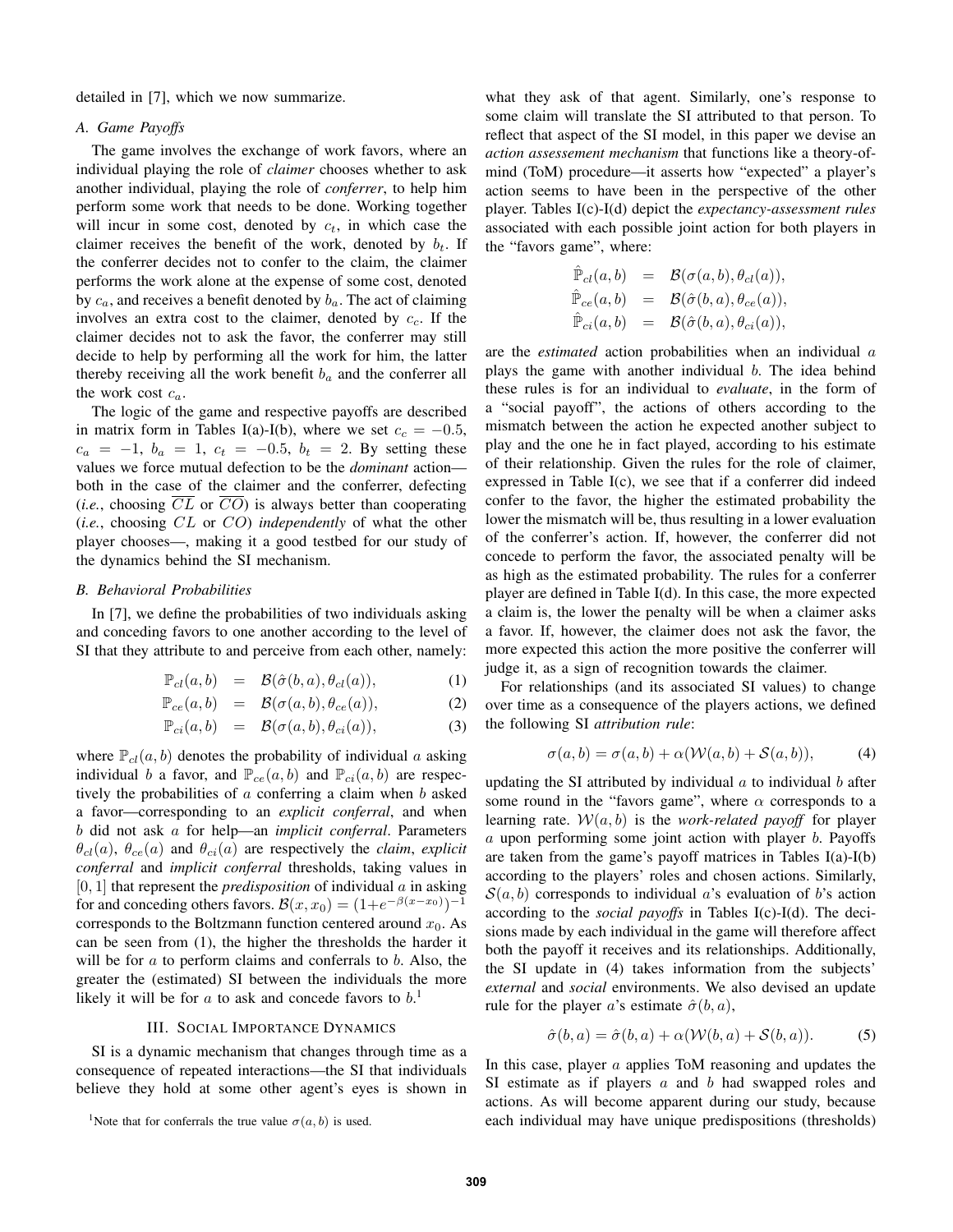TABLE I: (a)-(b) Payoffs for each player within the "favors game", where CL and  $\overline{CL}$  refer to the actions of claiming and not claiming, respectively, and  $CO$  and  $\overline{CO}$  refer to the actions of conferring and not conferring, respectively. (c)-(d) Social payoffs evaluating the actions of the other player, where  $a$  is the claimer and  $b$  the conferrer. See the text for more details.

Game payoff, 
$$
W(a, b), \ldots
$$

\nSocial payoff,  $S(a, b), \ldots$ 

\nSocial payoff,  $S(a, b), \ldots$ 

\n(a) ... for the claimer.

\n(b) ... for the conferrer.

\n(c) ... attributed by the claimer.

\n(d) ... attributed by the conferrer.

\n(e) ... attributed by the claimer.

\n(f)  $\overline{CO}$  is given by  $\overline{CO}$  and  $\overline{CO}$  is given by  $\overline{CO}$  and  $\overline{CO}$  is given by  $\overline{CO}$  and  $\overline{CO}$  is given by  $\overline{CO}$  and  $\overline{CO}$  is given by  $\overline{CO}$  and  $\overline{CO}$  is given by  $\overline{CO}$  and  $\overline{CO}$  is given by  $\overline{CO}$  and  $\overline{CO}$  is given by  $\overline{CO}$  and  $\overline{CO}$  is given by  $\overline{CO}$  and  $\overline{CO}$  is given by  $\overline{CO}$  and  $\overline{CO}$  is given by  $\overline{CO}$  and  $\overline{CO}$  is given by  $\overline{CO}$  and  $\overline{CO}$  is given by  $\overline{CO}$  and  $\overline{CO}$  is given by  $\overline{CO}$  and  $\overline{CO}$  is given by  $\overline{CO}$  and  $\overline{CO}$  is given by  $\overline{CO}$  and  $\overline{CO}$  is given by  $\overline{CO}$  and  $\overline{CO}$  is given by  $\overline{CO}$  and  $\overline{CO}$  is given by  $\overline{CO}$  and  $\overline{CO}$  is given by  $\overline{CO}$  and  $\overline{CO}$  is given by  $\overline{CO}$  and  $\overline{CO}$  is given by  $\overline{CO}$  and  $\overline{CO}$  is given by  $\overline{CO}$  and  $\overline{CO}$  is given by  $\overline{CO}$  and  $\overline{CO}$  is given by  $\overline{CO}$  and  $\overline{CO}$  is given by  $\overline{CO}$  and  $\$ 

for each possible action, SI estimation errors may occur, and therefore the SI value one estimates,  $\hat{\sigma}(b, a)$ , may be quite different from its real value,  $\sigma(b, a)$ .

### IV. EXPERIMENTS AND RESULTS

In this section we describe our empirical study of the SI mechanism detailed in the previous section. In our study, we model the "favors game" as a two-stage game: claims occur in the first stage of the game, conferrals in the second.<sup>2</sup> For each experiment, we detail the procedure and parameters used and discuss the obtained results. In all experiments, we model a population of  $K$  agents interacting and playing the above-detailed "favors game" for  $T$  time-steps. Each agent is modeled as an independent individual capable of playing the "favors game" in both the role of claimer and conferrer, the choice of which is made randomly at each time-step. The agents keep and update a register of the SI and estimated SI for all other agents in the population according to the result of each interaction. For the purposes of our study we set an initial value of  $\sigma(a, b) = \hat{\sigma}(b, a) = 0.2$  for each pair of individuals  $(a, b)$  in the population.<sup>3</sup> From the description of our framework it should be apparent that the general game strategy of an individual playing the "favors game" is determined by the values of the three thresholds. Formally, we denote the strategy of a player as the vector  $\Theta = [\theta_{cl}, \theta_{ce}, \theta_{ci}]$ . The initial strategies for each agent and the choice of interacting agents at each time-step is experimentdependent. In all experiments we simulate a population of  $K = 100$  interacting agents and use a Boltzmann function smoothness of  $\gamma = 20$  and a learning rate  $\alpha = 0.05$ .

We determine the *fitness* of some population P according to the average cumulative payoff of all agents, *i.e.*, :

$$
\mathcal{F}(\mathbf{P}) = \frac{1}{K} \sum_{k=1}^{K} f(k, T) = \frac{1}{K} \sum_{i=1}^{K} \sum_{t} \mathcal{W}_t(k, \cdot), \qquad (6)
$$

where  $f(k, D)$  is agent k's *individual fitness* expressed as the game-related payoff accumulated as a result of his interactions with all other agents during the last  $D$  time-steps. For the purposes of this experiment, it is also important to assess the "quality" of the relationships that each agent has with others. In that respect, we say that two agents a and b are *stronglyrelated* if all following relations are cumulatively verified,

$$
\hat{\sigma}(b, a) \ge \theta_{cl}(a) \quad \sigma(a, b) \ge \theta_{ci}(a)
$$
  

$$
\hat{\sigma}(a, b) \ge \theta_{cl}(b) \quad \sigma(b, a) \ge \theta_{ci}(b),
$$
 (7)

implying that the probability of both asking a favor to the other and conceding one without the other having to ask is very high. In addition to measuring the population fitness, we also measure the number of strong-relationships each agent has, and the number of *strongly-related groups* in which it is inserted, corresponding to sub-groups of the population where all agents are strongly-related.<sup>4</sup>

## *A. Social Importance Promotes Cooperation*

In this first experiment we test the ability of the SI mechanism in promoting cooperation under different initial conditions. To achieve that, we performed a sensitivity analysis by varying the action thresholds of all the agents in the population. Each player's predisposition is a slight variation of a common profile, *i.e.*, some vector  $\Theta = [\theta_{cl}, \theta_{ce}, \theta_{ci}]$ , indicating the general tendency of claiming and conferring within that population. In a certain manner, a profile Θ relates to the way a given culture affects the behavior of a group of individuals interacting with each other.

*1) Experimental Setup:* The algorithm for this experiment proceeds as follows. At each time-step  $t = 1, \ldots, T$  we randomly select  $K/2$  pairs  $(a, b)$  of agents to play a round of the "favors game", where agent  $a$  plays the role of claimer and b the role of conferrer. In each interaction, the claimer chooses its action (CL or  $\overline{CL}$ ) according to the action probability  $\mathbb{P}_{cl}(a, b)$  in (1). The conferrer then chooses his action (CO or  $\overline{CO}$ ) according to either  $\mathbb{P}_{ce}(b, a)$  or  $\mathbb{P}_{ci}(b, a)$ , depending on player a's action. After playing the game, each player receives the corresponding payoff as defined in the game matrices in Tables I(a)-I(b), and also updates the SI and estimated SI based on the assessment matrices in Tables I(c)-I(d) and the update rules in (4) and (5). This process repeats for  $T$  time-steps.

Each agent's strategy is initially sampled from the interval defined by  $\Theta \pm [0.05, 0.05, 0.05]$  to introduce some disturbance in the population's strategies and is held fixed throughout time. We tested 8 different predisposition profiles resulting from combining values for each threshold  $\theta_i \in \Theta$  from the

<sup>&</sup>lt;sup>2</sup>This means that a conferrer knows if the claimer asked a favor but a claimer takes its decisions based solely on his estimated SIs  $\hat{\sigma}(a, b)$ .

<sup>&</sup>lt;sup>3</sup>This value represents a baseline for describing initial relationships according to the SI model [5], *i.e.*, we can think of a relationship of this kind as one in which the individuals are "strangers".

<sup>4</sup>We can think of strongly-related individuals as "friends", and stronglyrelated groups as "circles of friends". Agents can have many friends and belong to many different groups.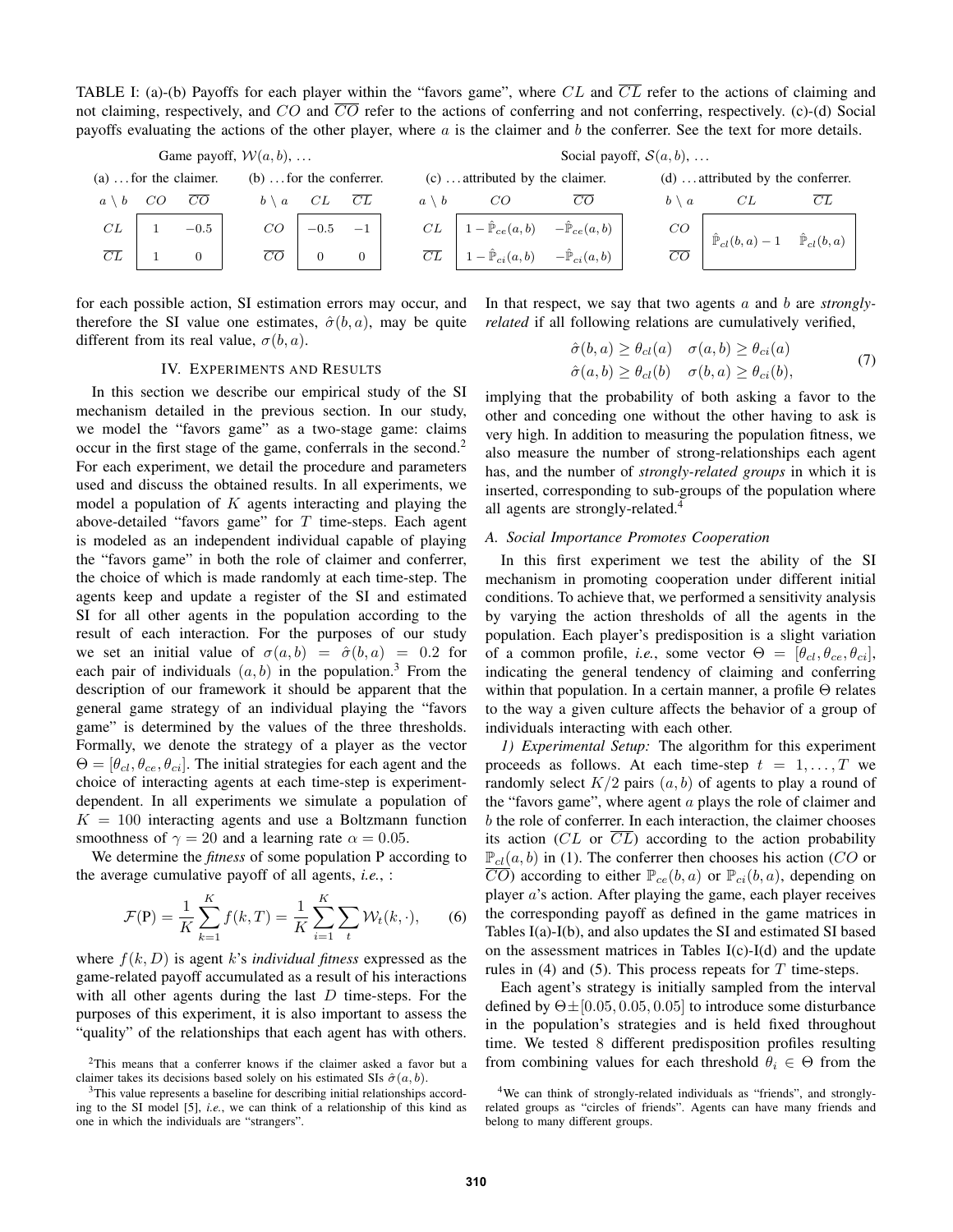TABLE II: Results for the first experiment where different populations of agents play some strategy  $\Theta$  in the "favors" game". Population labels (A-J) were added for convenience of explanation.

| <b>Profile</b> $\Theta$<br>$\theta_{ce}$ $\theta_{ci}$<br>$\theta_{cl}$ |                        | <b>Mean Fitness</b><br>$\mathcal{F}(\Theta)$ | Mean SI<br>$\sigma$ | <b>Mutual</b><br>Coop. Def. |
|-------------------------------------------------------------------------|------------------------|----------------------------------------------|---------------------|-----------------------------|
| A                                                                       | 1.0<br>1.0             | 1.0<br>$0.0 +$<br>0                          | $0.20 + 0.2$        | 0.00<br>1.00                |
| В                                                                       | $0.8 \quad 0.8$<br>0.8 | $-0.1 \pm$<br>1                              | $0.20 \pm 0.2$      | 0.00<br>1.00                |
| C                                                                       | $0.8\ 0.2$<br>0.8      | $4,216.6 \pm 312$                            | $0.51 \pm 0.7$      | 0.40<br>0.40                |
| D                                                                       | $0.2 \quad 0.8$<br>0.8 | $14.1 +$<br>4                                | $0.20 \pm 0.2$      | 0.00<br>1.00                |
| E                                                                       | $0.2 \quad 0.2$<br>0.8 | $10,612.5 \pm$<br>52                         | $0.94 \pm 0.9$      | 0.92<br>0.02                |
| F                                                                       | 0.8<br>0.2<br>0.8      | $-271.0 \pm$<br>68                           | $0.33 \pm 0.2$      | 0.19<br>0.60                |
| G                                                                       | 0.8<br>0.2<br>0.2      | $-1,045.2 \pm$<br>87                         | $0.35 \pm 0.3$      | 0.19<br>0.44                |
| H                                                                       | $0.2 \quad 0.8$<br>0.2 | $4,168.0 \pm 137$                            | $0.48 \pm 0.5$      | 0.46<br>0.49                |
| T                                                                       | 0.2<br>0.2<br>0.2      | $9,493.6 \pm 164$                            | $0.87 + 0.9$        | 0.91<br>0.08                |
|                                                                         | 0.0<br>(0.0)           | 12, 438.2 $\pm$<br>3<br>0.0                  | $0.96 \pm 0.9$      | 1.00<br>0.00                |

set  $\{0.2, 0.8\}$ . For a baseline comparison, we also tested the threshold vector  $\Theta = [0, 0, 0]$ , corresponding to a population of "sucker" agents that almost always claim and confer, and vector  $\Theta = [1, 1, 1]$ , corresponding to a population of "loner" agents that have the lowest probability of claiming and conferring. For each population, we ran 100 simulations of  $T = 5 \times 10^4$  time-steps each.

*2) Results:* Table II depicts the results of this experiment, where we present the mean population fitness, mean final SI and the percentage of the population playing mutual cooperation, *i.e.*, (CL,CO) and mutual defection, *i.e.*, (CL,CO). Fig. 1(a) depicts the percentage of the population playing the four possible joint actions at around 0.03% of the total time of the simulation, *i.e.*, between  $t = 1,500$  and  $t = 2,000$ .<sup>5</sup> Figs. 1(b)-1(c) show the progress of the mean number of strong relationships and number of groups that agent participates, respectively. We omitted the results of populations A and B as they were redundant (near 0) throughout time for both metrics.

The first thing we can observe is that high SI levels in the population, *e.g.*, populations I and J, are associated with high population fitness and high levels of mutual cooperation. The inverse is also true, low levels of SI, *e.g.*, populations A and B, lead to mutual defection and therefore to generalized low levels of fitness. By looking at populations with different thresholds in their strategies, we see that the way the SI mechanism promotes cooperation is related to the appearance of unexpected charitable acts by the conferrers—having a high claim threshold of  $\theta_{cl} = 0.8$  means that it is difficult for agents to work together and thus mutually cooperate; however, having a low implicit conferral threshold of  $\theta_{ci} = 0.2$ , as is the case of populations C and E, allows agents to start gaining SI by perform implicit conferrals even to "strangers", *i.e.*, peers with a low-value of SI, thus strengthening their relationships. We can see this effect in Fig. 1(a) in which a high percentage of players in these populations are playing the joint action  $(\overline{CL}, CO)$ . Despite being an inefficient strategy because players are "wasting" their resources by individually

performing the work for others, as time progresses this loss is compensated—the gain in SI is reflected in more agents claiming for favors that are conceded. By the end of the simulations, these populations show high levels of average fitness, as can be seen in Table II. Without the opportunity to confer implicitly, the SI mechanism cannot promote altruistic actions and inherently non-cooperative populations, such as B and E, will inevitably end up in generalized mutual defection.

The expectancy mechanism behind the SI framework can also be detrimental for a population's fitness—if the claim threshold is low when compared to the explicit conferral threshold, *i.e.*, when  $\theta_{cl} = 0.2$  and  $\theta_{ce} = 0.8$ , claims start not being conceded and claimers end up doing the work all by themselves and also spending the cost associated with asking the favor. We can observe this phenomenon by looking at the percentage of agents playing this joint action  $(CL,\overline{CO})$  in populations F and G in Fig. 1(a). By having this false "hope" of being corresponded, claimers play a strategy that is actually worse than mutual defection. This fact together with the lack of opportunity to perform charitable actions makes the SI level to not improve and lead to the populations' to have a negative accumulated fitness at the end, as depicted by the results in Table II. In this particular dispute between populations F and G, having a high implicit conferral threshold of  $\theta_{ci} = 0.8$ makes population F to shift to the more payoff efficient strategy of mutual defection which explains the difference in fitness between the populations.

Relating the structure of the population, we observe that, in general, the fitness of the population is proportional to the average number of strong relationships, as can be seen by comparing the results in Table II with Fig. 1(b). The exceptions are populations F and G, in which the average number of strong relationships per agent is approximately 20 by the end of the simulation. By looking at the final distribution of joint actions for these populations in Table II, last columns, we see that this result is due to a great dispersion in strategies being played in the population—there is a great portion of the population, especially when compared to the other populations, that is neither mutually cooperating nor mutually defecting. This fact, together with the high average number of groups in which each agent is inserted, as depicted in Fig. 1(c), informs us that the structure of these populations is not very cohesive—it is easy for claimers to ask for favors, but they will only be conceded to strongly-related individuals. The analysis of the number of groups and distribution of mutual strategies for the other populations seem to reinforce the idea that more cohesive populations attain greater degrees of fitness.

## *B. Conservative Strategies in Mixed Populations*

Having established that the SI mechanism promotes cooperation under some conditions in inherently competitive settings, as is the case of the "favors-game", in this second experiment we are interested in determining which kind of strategy emerges from a mixed-population playing the game. Therefore, in this experiment each agent  $k$  plays according to its own profile, denoted by  $\Theta(k)$ , initially selected at random.

<sup>5</sup>An informal analysis on the evolution of joint strategies showed that during this initial period of the simulation the SI mechanism starts to make effect on the dynamics of the played strategies. Usually, after this point strategies start to converge to their final values.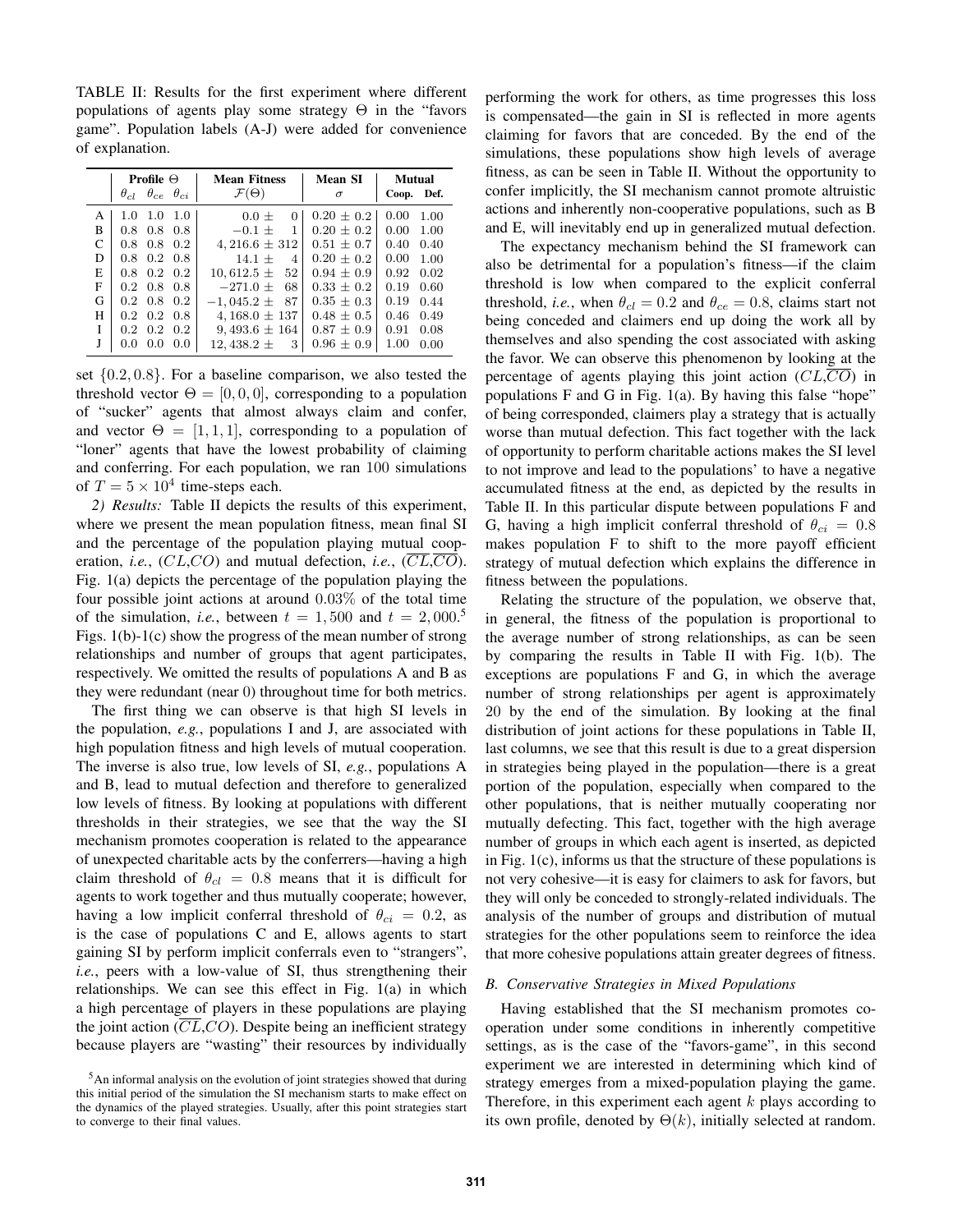

Fig. 1: Comparative results for the first experiment: (a) Mean distribution of the joint actions played by pairs of agents in the "favors game" for all tested populations, taken between  $t = 1,500$  and  $t = 2,000$ ; (b) Mean number of strong relationships per agent; (c) Mean number of strongly-related groups per agent. Results are averages over 100 independent Monte-Carlo trials.

The objective is to analyze, based on the thresholds of the emerged strategy, the kind of behavior exhibited and also the relationships the individuals create throughout time.

*1) Experimental Setup:* We devised an evolutionary procedure based on the mechanisms of natural selection and mutation. We modified the algorithm used in the previous experiment to support evolution as follows. At each time-step  $t = 1...T$  the agents play the "favors game" as before. At intervals of G time-steps, a new *generation* of agents replaces the current population. The selection mechanism randomly selects for each agent  $a$  in the population another player  $b$ which threshold vector he imitates with a probability of:

$$
\mathbb{P}_{imit}(a,b) = \mathcal{B}(f(b,G), f(a,G)).
$$

This means that the higher the difference in the payoff accumulated during the last generation by the agent being imitated, *i.e.*,  $b$ , in relation to that of agent  $a$ , the higher the imitation probability  $\mathbb{P}_{imit}(a, b)$  will be. If indeed this occurs, agent a's threshold vector "approximates" that of  $b$  by:

$$
\Theta(a) = \Theta(a) + \mathbb{P}_{imit}(a, b)(\Theta(b) - \Theta(a)),
$$

where  $\mathbb{P}_{imit}(a, b)$  is here used as an approximation factor. After imitation, a certain percentage  $M$  of the population's weakest players, as determined by their individual fitness  $f(k, G)$ , are selected for mutation according to:

$$
\mathcal{M}(t) = \gamma (1 - 10T^{-1})^t,
$$

where  $\gamma$  is a mutation factor. The profile  $\Theta$  of mutant agents is randomly generated. Strategies evolve and mutate in a process interleaved with that of playing the game, until  $T$  is reached. In this experiment we used a mutation factor of  $\gamma = 0.9$  and performed selection at intervals of  $G = 1,000$  time-steps. We ran 100 simulations for an evolving population as described above for  $T = 1.5 \times 10^5$  time-steps each.

*2) Results:* The results of the second experiment are presented in Figs. 2(a)-2(b) and in Table III. Fig. 2(a) depicts the evolution of the mean thresholds in the population. To get a sense of the distribution of strategies within the population we also present the standard deviations. As we can observe, a threshold vector close to  $\Theta = [0.56, 0.48, 0.53]$ ends up being adopted by the generality of the population

TABLE III: Results of the experiments using the evolutionary procedure in the "favors game" according to several metrics.

| Metric                      | <b>Population Mean</b> |        |         |
|-----------------------------|------------------------|--------|---------|
| Profile $(\Theta)$          | [0.56, 0.48, 0.53]     |        |         |
| Fitness $(F(\Theta))$       | 15,087.67              | $\pm$  | 1,057.6 |
| SI $(\sigma)$               | 0.47                   | $^{+}$ | 0.0     |
| Mutual Cooperation          | 0.46                   | $^{+}$ | 0.0     |
| Mutual Defection            | 0.54                   | $^{+}$ | 0.0     |
| <b>Strong Relationships</b> | 45.42                  | $^{+}$ | 3.3     |
| Num. Groups                 | 28.84                  |        | 2.3     |

by means of evolution based on natural selection. We can also see the impact of mutation in the early stage of the evolutionary process. The departing mixed population evolves into a "standardized" one—as time progresses, the deviation in the population decreases meaning that the thresholds become widely adopted as a result of imitation. The emerged vector makes the agents engage in a conservative strategy when playing the "favors game". By further analyzing the results in Table III we see that such behavior is justified by the mid-level around,  $\theta_i = 0.5$ , of all thresholds together with the average SI within the population,  $\sigma = 0.47$ . What these results mean is that by the end of the simulation, the agents claim and confer to individuals having a high SI level and defect with those having a low SI level. Individuals that are at the level of "acquaintances", *i.e.*, with an SI of 0.5, have about 50% chance of being asked and conceded favors, as dictated by the action probabilities defined in (1)-(3). Such cautious strategy enabled the agents to start creating strong relationships in the beginning, converging to a number of 45.42 "friends" at the end, *i.e.*, creating strong relationships with approximately half of the members of the population. This analysis is reinforced by looking at the evolution of average strategies in Fig. 2(b). We clearly see that by the end of the simulation, agents only mutually cooperate with peers within their strongly-related groups, *i.e.*, the probability of being matched with a "friend" is about 0.45, which is related to the percentage of mutual cooperations being performed, 0.46 (see Table III).

## V. CONCLUSIONS

In this paper we proposed a novel framework inspired by a theory that simulates the general dynamics of human